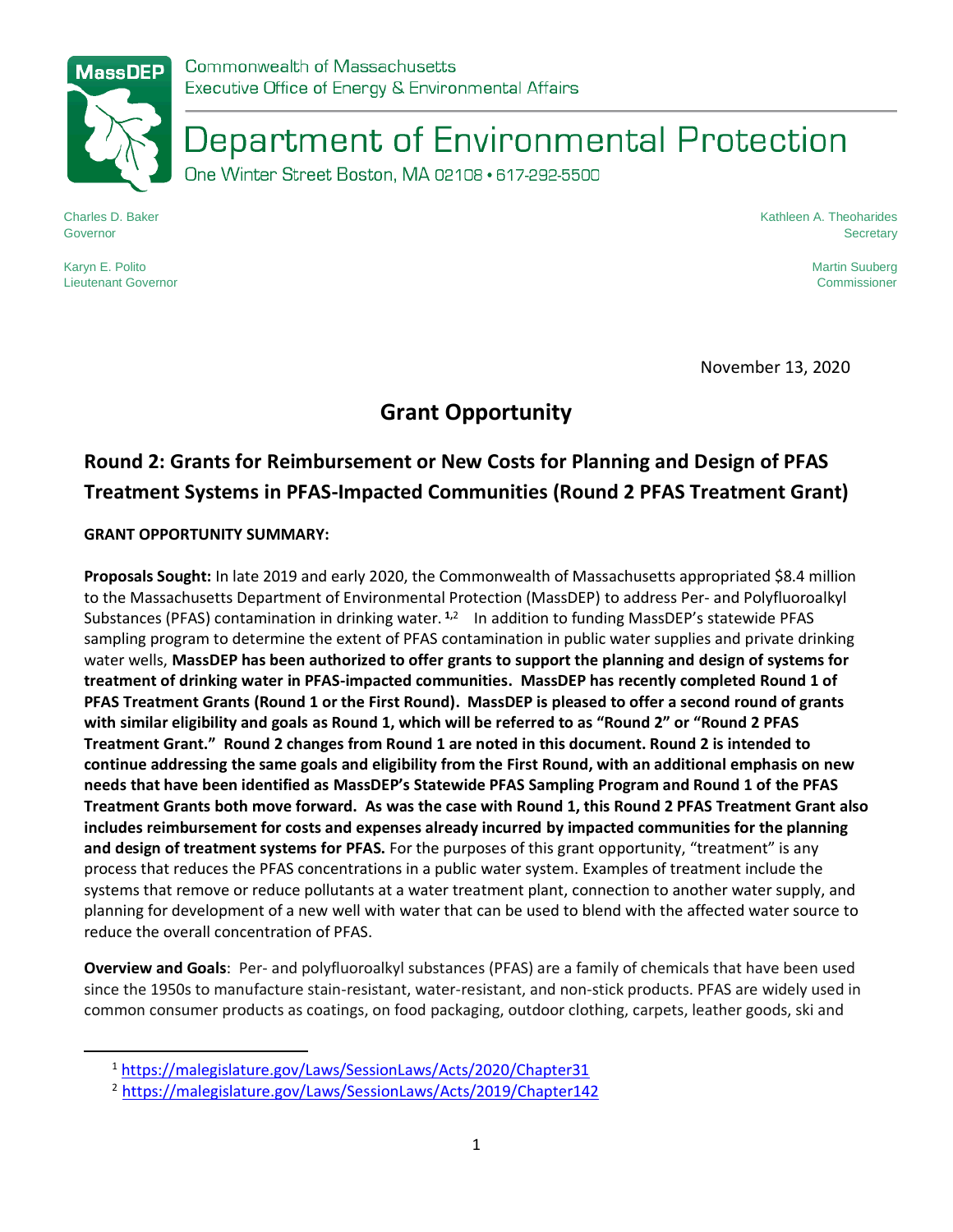snowboard waxes, and more. Certain types of firefighting foam—historically used by the U.S. military, local fire departments, and airports to fight oil and gasoline fires—contain PFAS.

PFAS in drinking water is an important and emerging contamination issue nationwide. Because PFAS are water soluble, over time PFAS from some firefighting foams, manufacturing sites, landfills, spills, air deposition from factories, and other releases can seep into surface soils. From there, PFAS can leach into groundwater or surface water, and can contaminate drinking water. PFAS have also been found in rivers, lakes, fish, and wildlife. PFAS chemicals are stable, stay in the environment for a long time, and do not break down easily. As a result, PFAS contaminants have been detected in soil, water, air, and food. Human PFAS exposure can occur when humans use certain products that contain PFAS, eat PFAS-contaminated food, or drink PFAS-contaminated water. When ingested, some PFAS chemicals can build up in the body and, over time, may increase to a level where health effects occur.

Studies indicate that exposure to sufficiently elevated levels of certain PFAS chemicals may cause a variety of health effects, including developmental problems in fetuses and infants, and effects on the thyroid, liver, kidneys, certain hormones, and the immune system. Scientists and regulators are still working to study and better understand the health risks posed by exposures to PFAS, and MassDEP is closely following developments in this burgeoning area.

On October 2, 2020, MassDEP promulgated new regulations to establish a Total PFAS drinking water Maximum Contaminant Level (MCL) of 20 ng/L, or parts per trillion (ppt) for a sum of six PFAS contaminants ("PFAS6"): perfluorooctanesulfonic acid (PFOS), perfluorooctanoic acid (PFOA), perfluorohexane sulfonic acid (PFHxS), perfluorononanoic acid (PFNA), perfluoroheptanoic acid (PFHpA), and perfluorodecanoic acid (PFDA). These regulations are consistent with the recently promulgated groundwater (GW-1) clean up standard in the Massachusetts Contingency Plan, 310 CMR 40.0000.

**The goal of this program** is to provide grant funds to PFAS6-impacted communities served by Community and Non-Transient Non Community (NTNC) MassDEP approved Public Water Systems, as defined in 310 CMR 22.02, whether under public or private ownership, for the costs of planning, conducting pilot studies, performing pump tests, engineering, and design work that

- eliminates or mitigates a public health risk from PFAS6 contamination of public drinking water while maintaining adequate capacity to meet demand, and
- is necessary to achieve or maintain a reliable and consistent level of PFAS6 (below 10 ppt) that is expected to ensure compliance with applicable drinking water quality standards for PFAS6. These grant funds are also available to reimburse PFAS6- affected communities that have already expended funds for this work.

## **Eligible Projects/Proposals:** This program provides

A. Grants for financial assistance for the preparation of plans and specifications for drinking water projects that remove PFAS6 contaminants to a level at or below 10 ppt, including planning, conducting pilot studies, performing pump tests, engineering and design activities, and permits. The proposed work activities do not need to be completed to be eligible for Round 2 funding, and project proposals that include both reimbursement for previously incurred costs as well as grant requests for future work activities are eligible. Any proposed reimbursement for expenditures made to date shall be documented in accordance with the requirements outlined in section B below.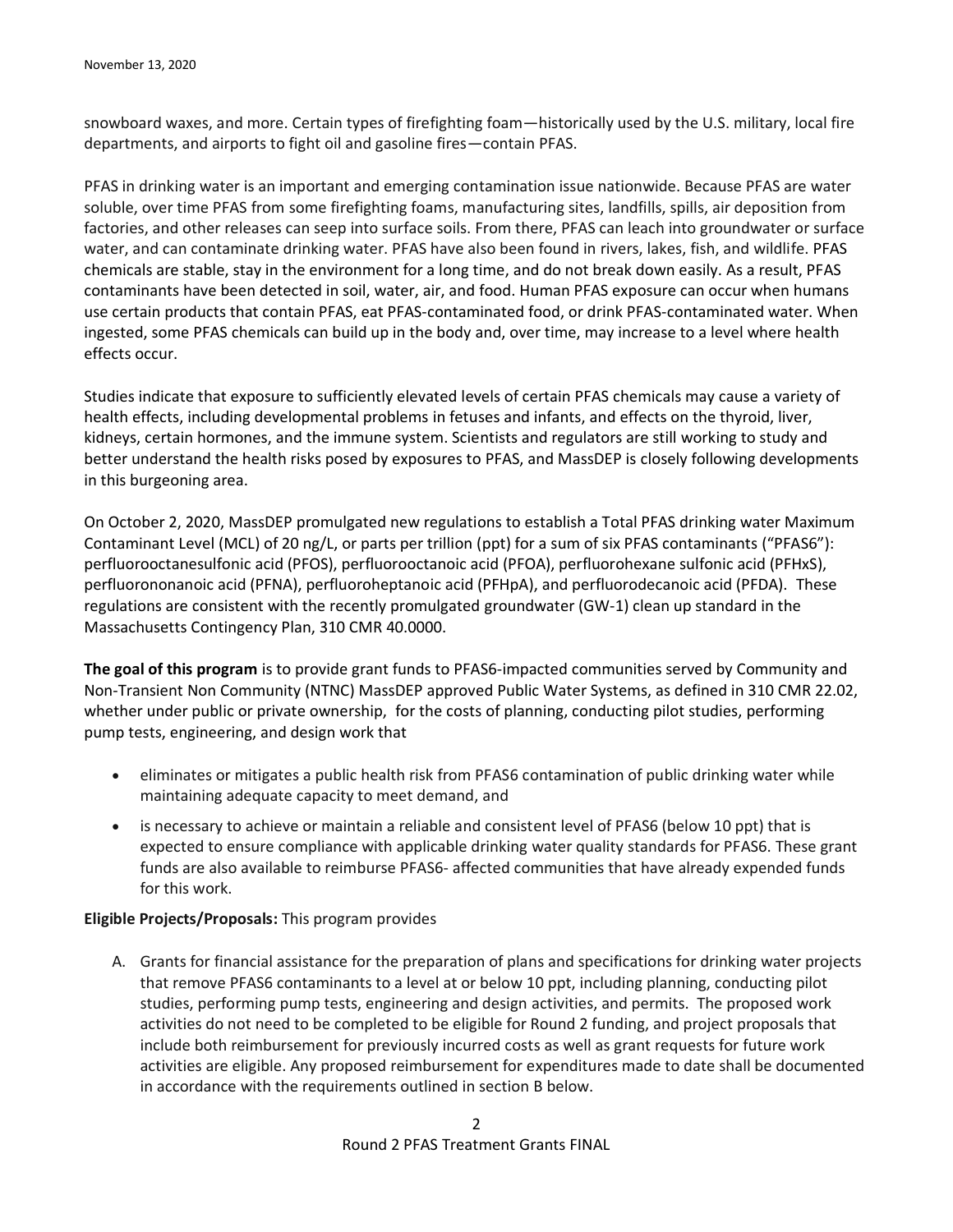B. Reimbursement for some or all of the eligible work activities described above. Applicants should note that for a limited time (until June 30, 2021) opportunities for current and future PFAS6 laboratory analyses are being conducted by MassDEP under a separately funded initiative. *Therefore, any proposed future PFAS6 laboratory analysis is not an eligible activity for funding under this grant.* 

### **Examples of projects eligible for funding or reimbursement through this grant program include**:

- Design of new and upgraded drinking water treatment facilities to remove PFAS6 contaminants;
- Design incorporation of any other drinking water treatment that would impact the functionality of PFAS6 removal systems (e.g., Mn and Fe removal as necessary to support PFAS6 treatment);
- Planning and design projects to replace PFAS6-contaminated drinking water source(s);
- Planning and design of projects that restore or maintain hydraulic capacity of systems that are impacted by closures of PFAS contaminated sources;
- Studies, surveys, or engineering focused upon development of new water sources that are necessary to restore system capacity because of PFAS-related impacts to the system;
- Engineering, design fees, and final designs to construct PFAS6 removal systems;
- Pilot studies to verify the most efficient means of achieving PFAS6 removal from a public water supply; and/or
- MassDEP Drinking Water Permits for the final design.

### **Examples of Ineligible activities or costs include**:

- Purchase of water rights;
- Laboratory and sampling costs for new PFAS6 identification in drinking water (Applicants should take advantage of MassDEP's current no-cost laboratory analysis program);
- Other non-capital expenses relating to ongoing maintenance and treatment at drinking water facilities;
- Studies, surveys, or engineering focused upon development of new water sources that are not related to PFAS impacts to the system;
- Legal expenses associated with determining liability or addressing other legal matters;
- Administrative, contingency, and overhead charges in excess of 10% of the total grant/reimbursement award;
- Applications from Transient Non-Community Public Water Systems; and
- Construction of any kind, including but not limited to new sources or treatment systems.

## **Eligible entities: Community and Non-Transient Non Community (NTNC) MassDEP approved Public Water**

**Systems** as defined in 310 CMR 22.02, under public or private ownership. Eligible Entities should note the following with respect to availability of Round 2 funding:

- **1. All PWS entities that did not apply for, and/or did not receive a grant or reimbursement award under Round 1 will be given first preference under Round 2:** MassDEP strongly encourages any PWS applicants who did not apply for Round 1 funding, and/or did not receive a grant or reimbursement award under Round 1, to submit a grant/reimbursement proposal under Round 2. **All applicants should note that, in Round 2, MassDEP will give first preference to any PWS which has not previously received funding under this Grant/Reimbursement program.**
- **2. PWS entities that received a project grant or reimbursement under Round 1 may only apply for a distinctly different/separate project under Round 2**: Public water suppliers who previously received funding or reimbursement for a project under Round 1 are not eligible to receive additional grant or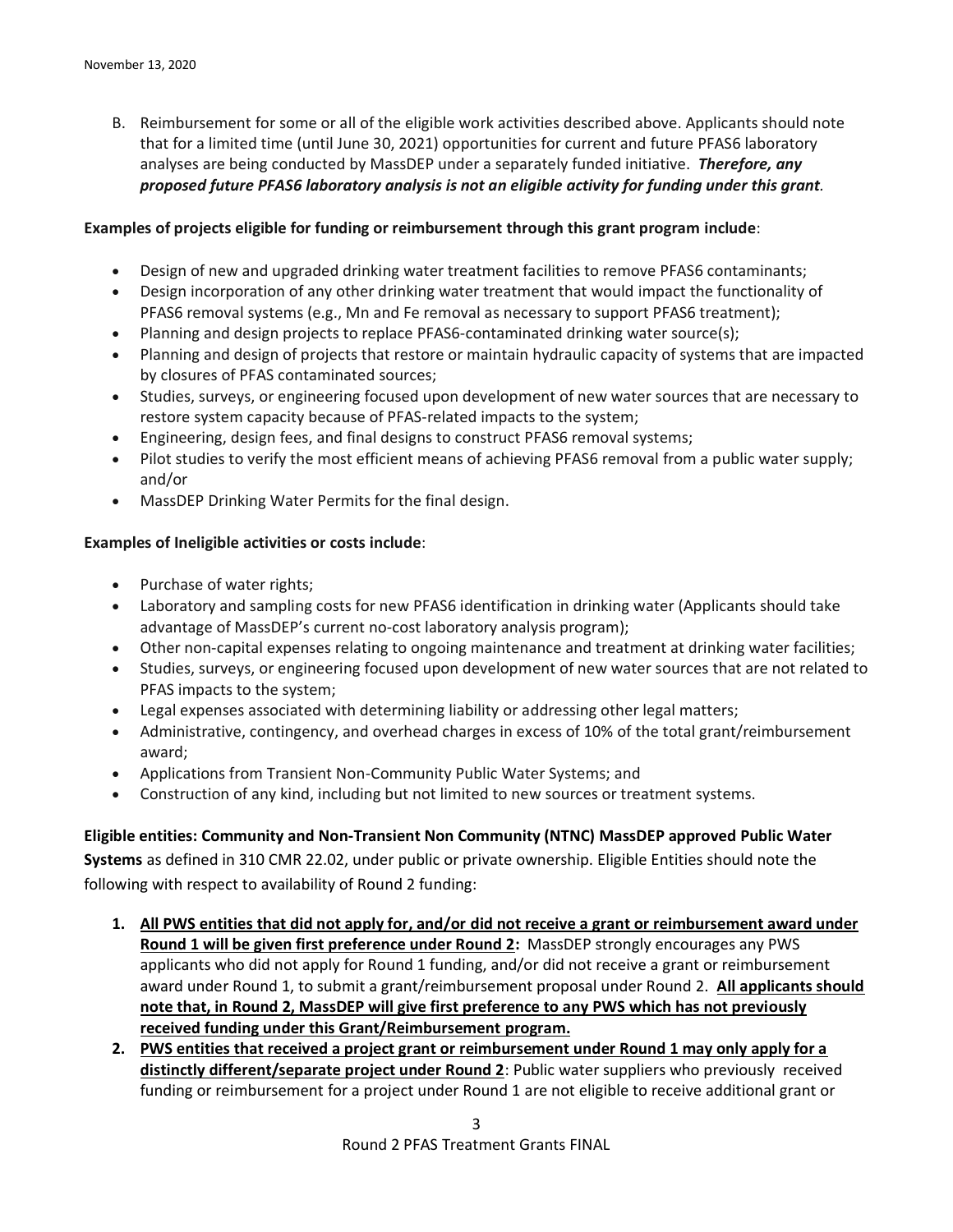reimbursement funding for the same project under Round 2. However, these PWS funding recipients can apply for a grant or reimbursement for a different/separate project for Round 2, provided the applicant supplies sufficient detail to establish that the Round 2 proposed project is distinctly separate from the previous Round 1 Grant/funding request. One example of a Round 2 project that is separate from a Round 1 project: In the Round 1 project, the PWS applied for and received reimbursement for engineering design costs for a PFAS6 removal system at a contaminated well. The PWS relies on several wells, and a separate PFAS6 removal system is necessary to treat a second well that will provide needed capacity for the overall system. In Round 2, the PWS is seeking a grant to design the treatment system for the second well. **MassDEP will give first preference to any PWS which has not previously received funding under this Grant/Reimbursement program. Therefore, the final total score of a Round 2 application submitted by a PWS that has previously received a grant or reimbursement award under Round 1 and has applied for funding for a distinctly different/separate project under Round 2 will be multiplied by 0.7**.

**Application Deadline**: Applications are due by 5:00 P.M. on Wednesday, December 30, 2020.

- A. **Page Limit:** Grant applications must not exceed fifteen (15) pages in length**.**
- B. **Funding Availability**: As was the case with Round 1, MassDEP anticipates that the typical grant/reimbursement award to any individual applicant under this Round 2 program will be up to a maximum of \$200,000 per applicant. However, in its discretion, MassDEP reserves the right to award individual Round 2 grants or reimbursements in excess of \$200,000 for proposals of exceptional merit, based upon the total number, quality, and quantity of the proposals received for the Round 2 funding opportunity. **The total potential funding available for all grant proposals/reimbursement requests through this program is up to \$3 million. Applicants should note that MassDEP reserves the right not to award the total funding currently available for this Round 2 program**. Applicants must only propose grant/reimbursement project proposals with timelines (for eligible reimbursable activities) that have been completed or (for eligible future activities) can be completed by June 30, 2021.
- C. **Match Requirement:** While applicants are not required to provide matching funds, a match is preferred. Applicants are encouraged to identify other known sources of funding for a proposed project on the Application Form, from both secured and anticipated sources.
- D. **Bidders' Conference:** Due to the Covid-19 emergency, no bidders' conference will be held. Applicants should send questions to [program.director-dwp@mass.gov](mailto:program.director-dwp@mass.gov) prior to the deadline for submission of questions, by or before 12 noon on Wednesday, November 252020. Please use "Question, Round 2 PFAS Treatment Grant" in the subject line. All submitted Questions and MassDEP's official Answers will be posted on this website [\(https://www.mass.gov/info-details/water-resources-grants-financial-assistance\)](https://www.mass.gov/info-details/water-resources-grants-financial-assistance) by 5 p.m. on Wednesday, December 9, 2020. See also Estimated Procurement Calendar below.
- **E. Total Anticipated Duration of Grant(s):** The contract duration will be through June 30, 2021.
- **F. Applicable Procurement Law:** Grants-- MGL c. 7A, § 7; St. 1986 c. 206, § 17; 815 CMR 2.00

**INSTRUCTIONS FOR APPLICATION SUBMISSION (applicable to both grant proposals and reimbursement requests):**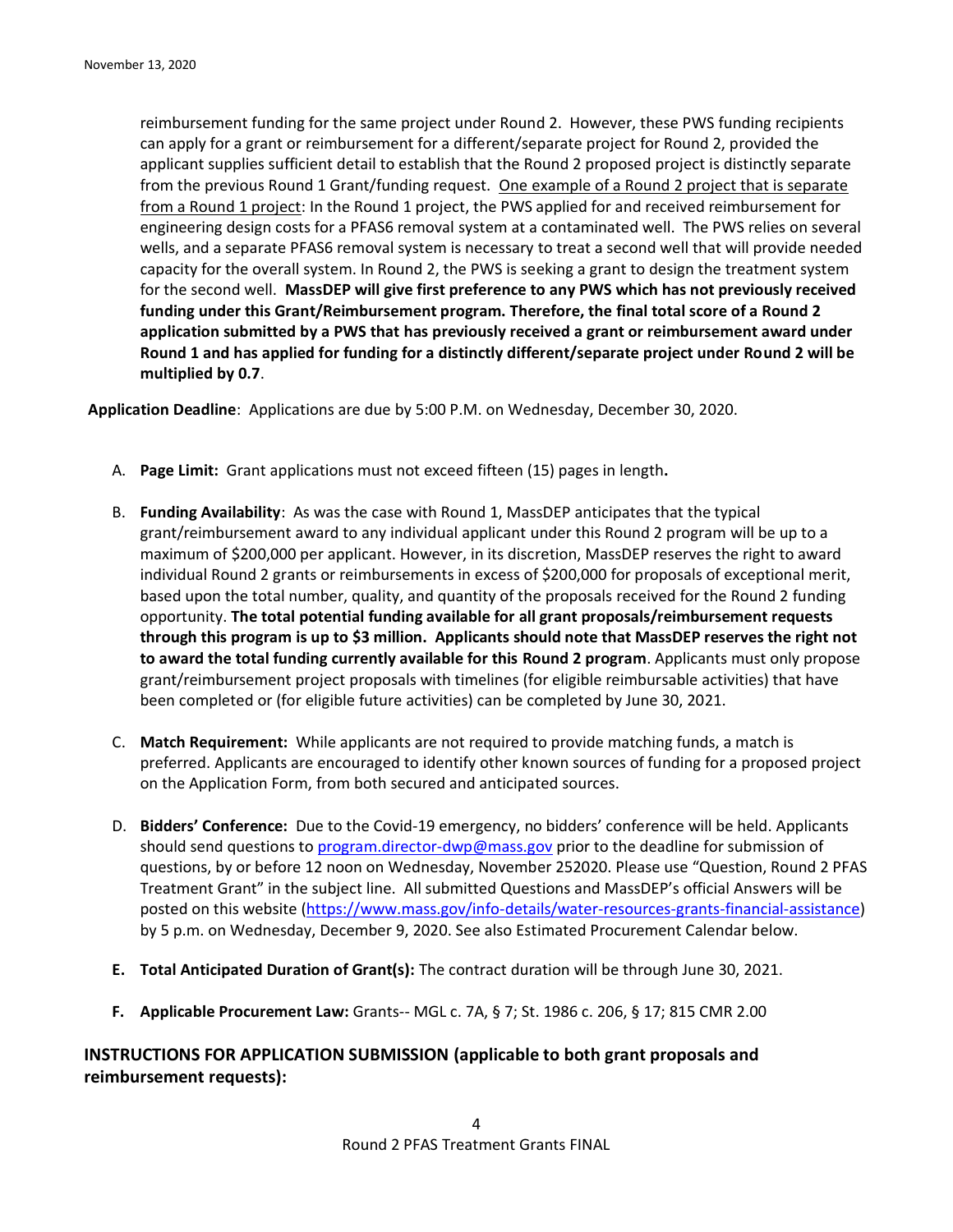A. **Evaluation Criteria (general):** Applicants must submit a completed application that includes all of the required supporting materials, agree to the program conditions, and meet the eligibility requirements, in order to be considered for a grant/reimbursement award. A MassDEP review committee (the "Grant Review Team") will evaluate proposed projects based upon the criteria listed below. The review committee reserves the right to reject any or all proposals. Included in the initial review of eligibility for this Round 2 funding is an evaluation of whether the Applicant has previously received funding for a project in Round 1, and whether the application for Round 2 funding is for a project that is sufficiently separate and distinct from the Round 1 project.

**Evaluation Criteria Components:** Through its Grant Review Team, MassDEP will evaluate the proposed project's public health and economic benefits. Specifically, the Department will look at how the proposed (or completed) project furthers the goal of supporting planning and design of PFAS6 treatment in public drinking water; how it will reduce PFAS6 contamination to 10 ppt or lower; how it protects the health of water users; and how well it ensures an effective and sustainable correction to PFAS6 contamination in the water supply.

The Grant Review Team will evaluate and score the grant/reimbursement applications from Eligible Entities (as defined previously in this Grant/Reimbursement Opportunity) based upon the following criteria. In addition to considering information submitted with this application by Wednesday, December 30, 2020, the Department will refer to other information it may have about PFAS contamination relative to the grant applications received. In its discretion, the Grant Review Team also will consult with MassDEP Drinking Water Program staff statewide. The Grant Review Team may consider any and all relevant information that becomes available through MassDEP's Statewide Sampling Program or its Drinking Water Program activities, up to and including the date of MassDEP's Grant Review Team final evaluation meeting.

**MassDEP will give first preference to any PWS which has not previously received funding under this Grant/Reimbursement program. Therefore, the final total score of a Round 2 application submitted by a PWS that has previously received a grant or reimbursement award under Round 1 and has applied for funding for a distinctly different/separate project under Round 2 will be multiplied by 0.7.**

## **Evaluation Criteria for reimbursement or new grant awards for planning and design work**:

## **Project Description (25 points)**

How well does the applicant describe the proposed or completed project and the work to be covered by this funding? How well does the applicant document the extent of the PFAS6 contamination problem? How does/will the work eliminate or mitigate a public health risk from PFAS6 contamination of drinking water? How does the work achieve or maintain PFAS6 concentrations below 10 ppt? In addition to the evaluation of the overall descriptive narrative, the following criteria will be applied:

## **Protect vulnerable populations (5 Points)**

Up to 5 points will be given for proposed or completed projects from Public Water Suppliers in Environmental Justice communities [\(https://www.mass.gov/info-details/environmental-justice](https://www.mass.gov/info-details/environmental-justice-communities-in-massachusetts)[communities-in-massachusetts\)](https://www.mass.gov/info-details/environmental-justice-communities-in-massachusetts) or that serve sensitive populations (infants and children, pregnant or nursing mothers). What is the percentage of PWS system users in each/either population?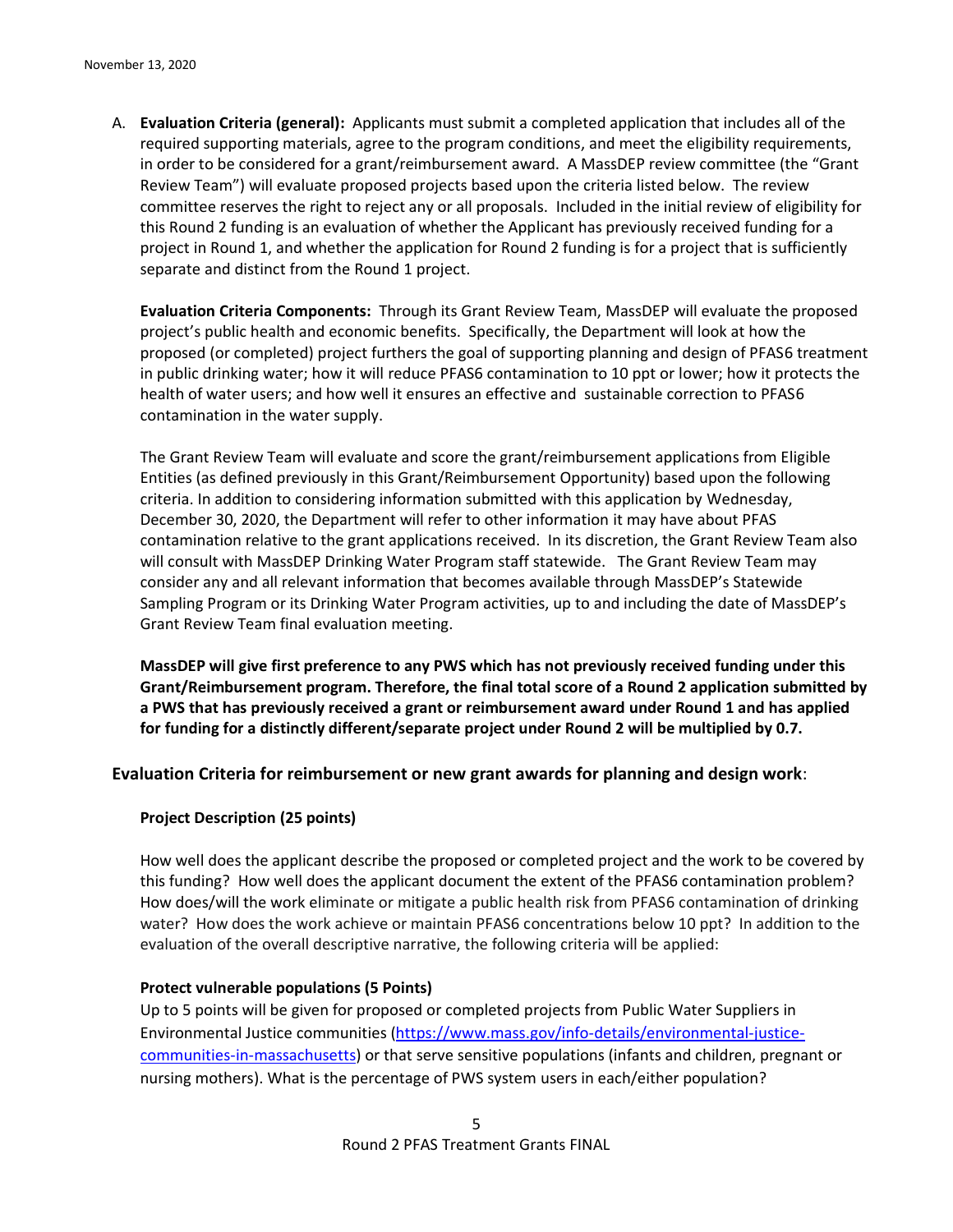#### **Assist economically disadvantaged communities (maximum of 5 points)**

The MassDEP review team will give preference to proposed or completed projects which provide support for economically disadvantaged communities with demonstrated PFAS6 levels above 10 ppt. in their finished water. Using the Massachusetts Clean Water Trust's 2020 Affordability Calculation [\(https://www.mass.gov/doc/affordability-calculation-2020iupalpha\)](https://www.mass.gov/doc/affordability-calculation-2020iupalpha), the following points will be assigned to eligible communities for their assigned tier:

Tier 3: 5 points Tier 2: 3 points Tier 1: 1 point

#### **System Size (10 points)**

What is the total number of water users who depend on the system for clean drinking water?<br>Large System (>50.000) 10 points  $Larses$  System  $(550,000)$ 

| LAIRE JYSICIII (200,000)       | <b>TAN DOILI</b> |
|--------------------------------|------------------|
| Medium System (>3300 - 49,999) | 8 points         |
| Small System (>500 -3299)      | 4 points         |
| Very Small System (up to 500)  | 2 points         |

#### **Extent of the PFAS6 contamination (20 points)**

For systems with demonstrated PFAS6 levels in excess of 10 ppt in their finished water, how severe is the exceedance beyond 10 ppt? What is the PFAS level in raw water? What is the PFAS level from the entrance point to distribution system (where the water is representative of the water delivered to the consumers)? Maximum points will be given to systems that cannot consistently and reliably deliver drinking water at or below 10 ppt of PFAS6.

#### **Project Budget/Financial Need (10 points)**

How well does the applicant estimate and describe project costs? Does the applicant demonstrate a realistic understanding of project costs by providing a budget with detailed and credible cost estimates? For reimbursement requests, has the applicant provided sufficient supporting documentation to demonstrate that it has incurred and paid for costs and expenses associated with past PFAS6 planning, engineering, and design activities, and other related PFAS6 actions (including, for example, pump tests)? How extensive and available is any in-kind or monetary match that was/can be committed to the project? If the source of the PFAS6 contamination is a disposal site regulated by MassDEP's Waste Site Cleanup program under 310 CMR 40.0000, the Massachusetts Contingency Plan, applicants must include a discussion of any financial relief being sought or provided by Potentially Responsible Party(s). Preference will be given to applicants that provide local matches, as opposed to outside financial contributions provided by Potentially Responsible Party(s).

#### **Project Timeline (5 points)**

Readiness to proceed is a significant factor. How well does the applicant specifically describe the timeline for the proposed work? Can the work feasibly be completed in accordance with the proposed timeline by June 30, 2021? If reimbursement is requested, has the work been completed and has it received MassDEP approval?

#### **Project Benefit (20 points)**

The MassDEP review team will award maximum points to projects with maximum urgency or community benefit; for example,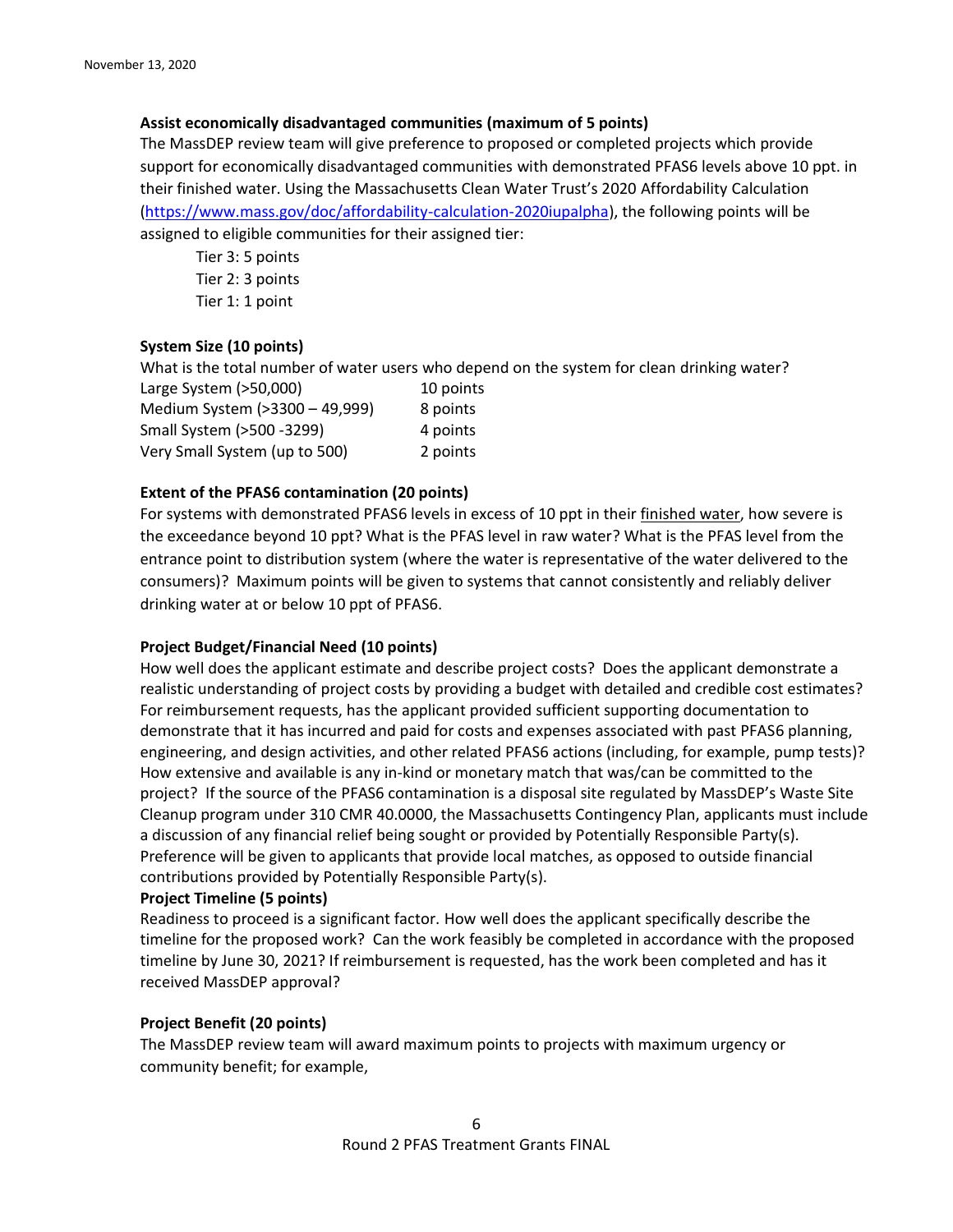- Systems with demonstrated PFAS6 levels in excess of 20 ppt in their finished water with no options for blending;
- Systems with no options to immediately reduce the level of contamination;
- Systems whose hydraulic capacity is reduced due to loss or shutdown of contaminated sources;
- Projects that are highly cost effective: how many users will receive PFAS-free water per dollar of grant funding?
- What other community benefits were, or will be, realized as a result of the project?

**B. Application Completion and Submission Instructions:** All Grant and reimbursement applicants must complete the attached application form. Once the Application Form is complete, the document can be submitted electronically in Microsoft Word, or to reduce file size, the document may be converted and submitted as an Adobe PDF file.

## **Applications must be submitted electronically, via email to:**

Yvette DePeiza, PFAS Treatment Grant Coordinator Massachusetts Department of Environmental Protection [program.director-dwp@mass.gov](mailto:program.director-dwp@mass.gov) 617-292-5857

In the subject line of the email, please write the applicant name and "PFAS Grant/Reimbursement Program Round 2."

**All applications must be received electronically by MassDEP by 5:00 P.M. on Wednesday, December 30, 2020.** Applications received after the deadline will be rejected automatically. MassDEP reserves the right to reject any and all proposals or request additional information if needed.

## **Additional Required Documentation:**

Additional Forms: If selected for a grant/reimbursement award, the applicant will be required to submit the following forms to complete the contracting process. Forms with an asterisk \* need not be submitted, if they have been completed previously and are already on file with the Commonwealth:

- Commonwealth Standard Contract Form, filled out and signed by the applicant **[www.macomptroller.info/comptroller/docs/forms/contracts/StandardContractForm.docx](http://www.macomptroller.info/comptroller/docs/forms/contracts/StandardContractForm.docx)**
- Commonwealth Terms and Conditions **[http://www.macomptroller.info/comptroller/docs/forms/contracts/CommonwealthTermsAn](http://www.macomptroller.info/comptroller/docs/forms/contracts/CommonwealthTermsAndConditions.pdf) [dConditions.pdf](http://www.macomptroller.info/comptroller/docs/forms/contracts/CommonwealthTermsAndConditions.pdf)** These Terms and Conditions are incorporated by reference into the Standard Contract Form, and do not need to be executed separately.
- Commonwealth W-9 tax information form filled out and signed by the applicant with DUNS number and Federal Tax ID \*
- <http://www.macomptroller.info/comptroller/docs/forms/vendorcustomer/newmass-w9.pdf>
- Completed Contractor Authorized Signatory Listing Form <https://www.macomptroller.org/forms>
- Electronic Funds Transfer (EFT) form\* <http://www.macomptroller.info/comptroller/docs/forms/printable-document/eft-form.pdf>

Round 2 PFAS Treatment Grants FINAL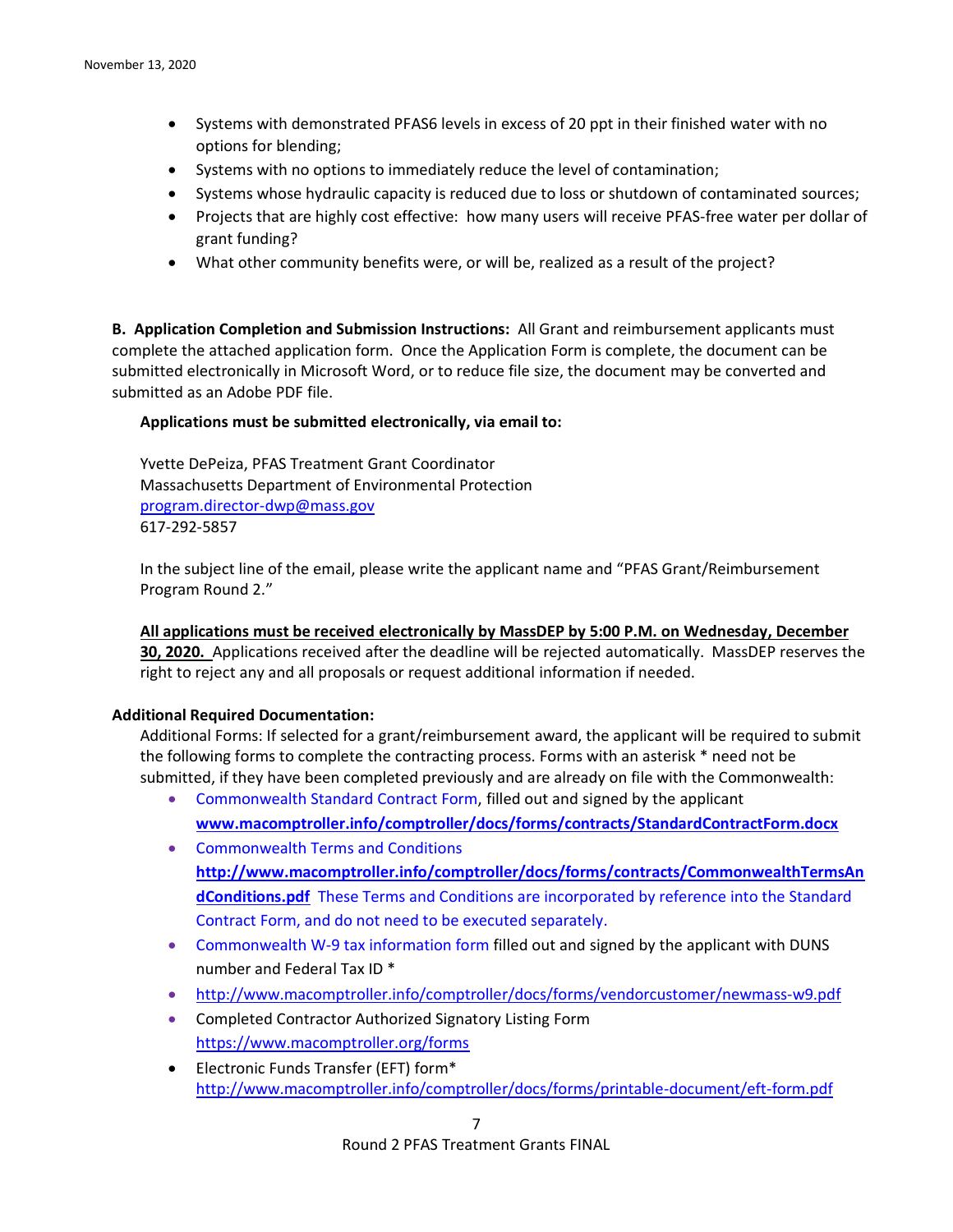Applicants are encouraged to review these forms prior to submission of an application.

**Please note that applicants may be asked to complete these forms again if the application is accepted. ESTIMATED PROCUREMENT CALENDAR FOR ROUND 2 PFAS TREATMENT GRANT/REIMBURSEMENT APPLICATION/AWARD:**

| <b>Procurement Activity</b>                                                                                                                                                             | <b>Date</b>                               | <b>Time</b>      |
|-----------------------------------------------------------------------------------------------------------------------------------------------------------------------------------------|-------------------------------------------|------------------|
| Notice of Grant/Reimbursement Opportunity (posted on COMMBUYS And<br>MassDEP website)                                                                                                   | Friday,<br>November<br>13, 2020           |                  |
| Bid Release Date (Posting Date) on MassDEP website<br>(https://www.mass.gov/info-details/water-resources-grants-financial-<br>assistance)                                               | Friday,<br>November<br>13, 2020           |                  |
| Deadline for Submission of Questions to MassDEP (prior to deadline, via email, to):<br>program.director-dwp@mass.gov                                                                    | Wednesday,<br>November<br>25, 2020        | 12<br>noon       |
| Official Answers for Q&A published on MassDEP website<br>(estimated),(https://www.mass.gov/info-details/water-resources-grants-<br>financial-assistance)                                | Wednesday,<br>December 9,<br>2020         | 5 P.M.           |
| <b>GRANT/REIMBURSMENT APPLICATION DEADLINE; ELECTRONIC SUBMISSION TO</b><br>program.director-dwp@mass.gov                                                                               | Wednesday,<br><b>December</b><br>30, 2020 | 5<br><b>P.M.</b> |
| Notification of Grant/Reimbursement Award(s) (Estimated) (POSTED ON<br>COMMBUYS AND MASSDEP WEBSITE, https://www.mass.gov/info-details/water-<br>resources-grants-financial-assistance) | Friday,<br>February<br>5,<br>2021         |                  |
| <b>Estimated Contract Start Date</b>                                                                                                                                                    | Friday,<br><b>March</b><br>5,<br>2021     |                  |
|                                                                                                                                                                                         |                                           |                  |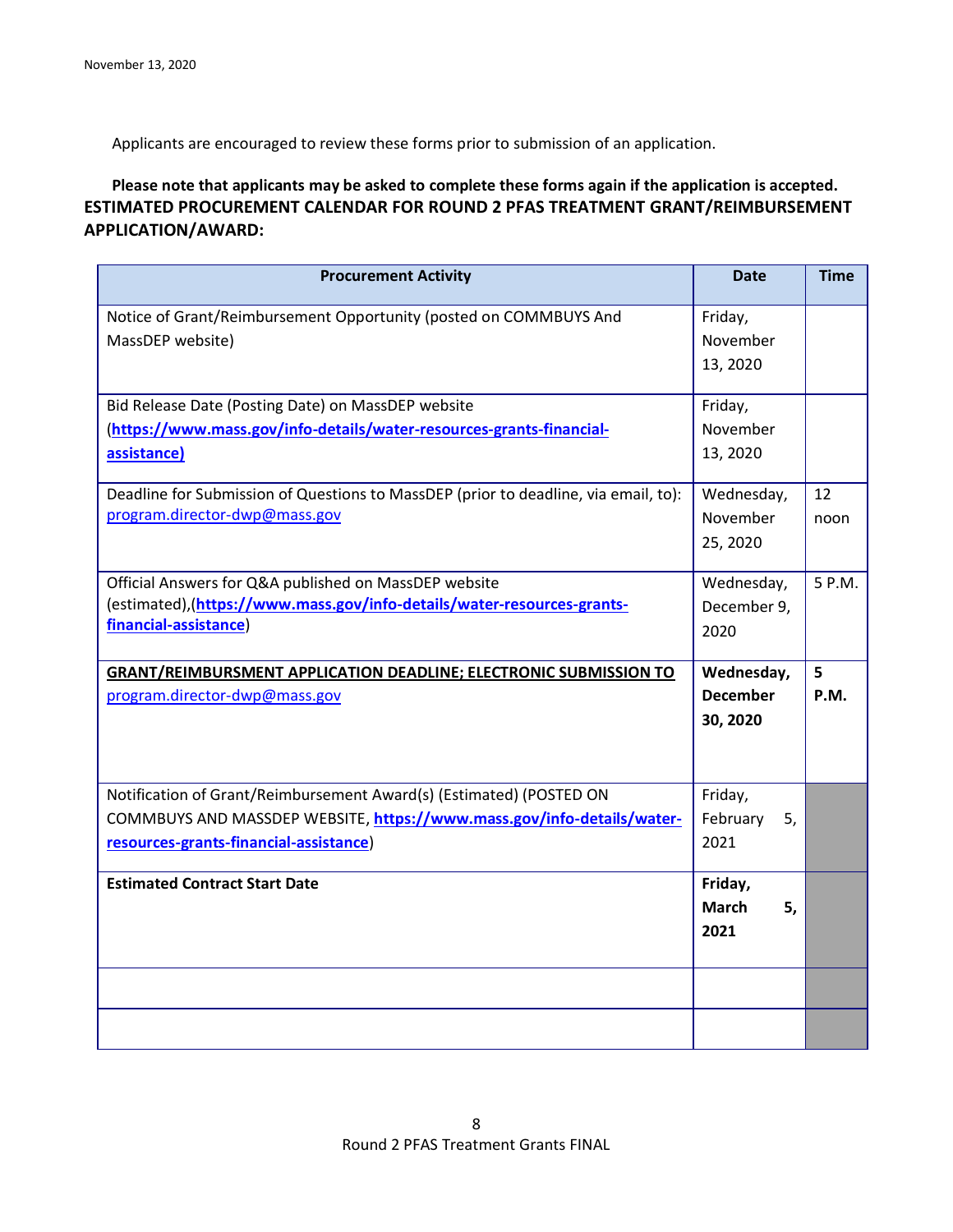## **ATTACHMENT A**

Application Form

## **Round 2 Grants for Reimbursement or New Costs for Planning and Design of PFAS Treatment Systems in PFAS-Impacted Communities (PFAS Treatment Grant)**

# Round 2 Grant/Reimbursement Program Application

**Overview:** The Massachusetts Department of Environmental Protection (MassDEP) is seeking proposals from public or private MassDEP approved Community or Non-Transient Non-Community Public Water Systems (PWSs) that are impacted by PFAS6 contamination. The purpose of this funding is to provide grant funds and/or reimbursements to support new or completed planning and design of treatment facilities to address PFAS6 contamination. Only projects that meet the specific requirements of the PFAS6 program outlined in this Round 2 Grant/Reimbursement Opportunity will be considered for funding.

## **PLEASE COMPLETE THIS PAGE AND INCLUDE IT WITH YOUR RESPONSE**

## **Applicant Information (NOTE: Applicant must be authorized by the specified organization to submit this application and commit to the proposed project).**

| PWS registration number: ____________                            |  |
|------------------------------------------------------------------|--|
| Type of system: COM NTNC Public Private                          |  |
|                                                                  |  |
|                                                                  |  |
|                                                                  |  |
| Phone: _________________________                                 |  |
| <b>Grant Request:</b><br>Amount of New Work Request: $\sin \phi$ |  |

**Is this a resubmittal of a Round 1 application that did not receive funding? (Y/N)**

**Did the Applicant receive Round 1 Funding? (Y/N): if Yes, then indicate the Round 1 proposal/project. submitted, and describe (in Project Description below) how the Round 2 proposed project is separate/distinct from the Round 1 project.**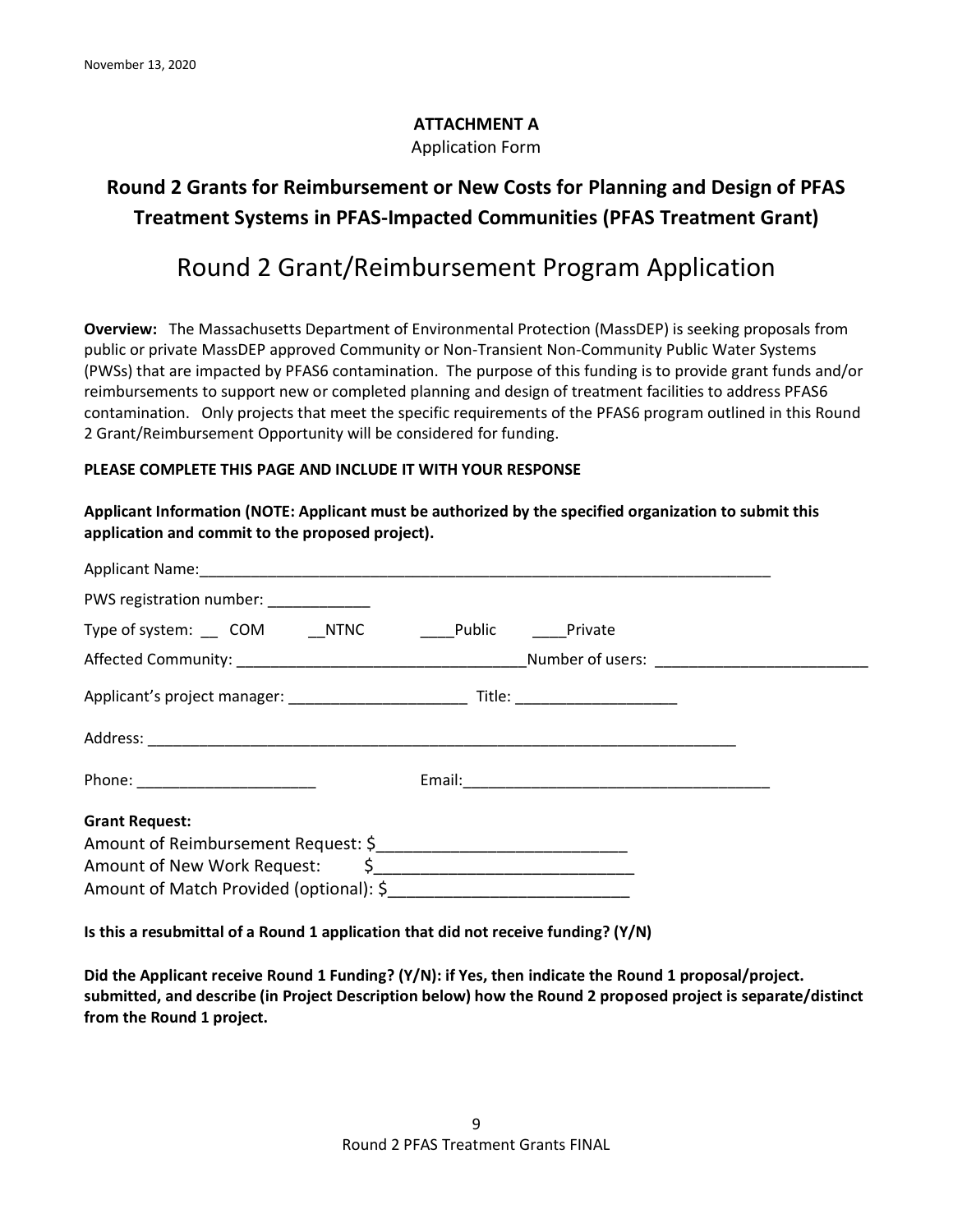## **PLEASE ADDRESS EACH OF THE FOLLOWING SECTIONS: (15 pages or less)**

#### **Section 1: Eligibility/Ability to Perform Proposed project**

Eligibility/Ability to Use Funds: Please describe the applicant's eligibility for an award of this PFAS Treatment Grant (including reimbursement requests). If awarded a PFAS Treatment Grant, the awardee must be able to enter into a contract with MassDEP within 60 days of award. Please discuss the applicant's ability to enter into the contract and perform the project or provide the required materials supporting a request for reimbursement. The applicant must address all specific steps that must be completed in order to accept a state grant. Please identify any potential constraints.

#### **Section 2: Application**

#### **Consistent with the Evaluation Criteria outlined above (pages 4-6), address the following:**

- **a. Project Description:** Following the evaluation criteria described above in this Round 2 PFAS Treatment Grant Opportunity, describe the proposed project and the proposed work to be covered by this funding. For reimbursement requests, please describe the completed project and all related project activities that are the basis for the reimbursement request. This description includes proposed (or completed) project tasks, personnel, and desired (or completed) outcome(s) for the project, and includes an inventory/listing of the documentation for future project plans and all related activities, or supporting documentation materials for reimbursement requests for completed projects that will be provided as part of the application.
- **b. Describe the affected population:** Does the project provide drinking water for an Environmental Justice community or sensitive population?What percentage of the water users fall into each of these categories?
- **c. Community Economic Profile:** Does the community qualify as Economically Disadvantaged, consistent with the Massachusetts Clean Water Trust Affordability Calculation [\(https://www.mass.gov/doc/affordability-calculation-2020iupalpha\)](https://www.mass.gov/doc/affordability-calculation-2020iupalpha) ?
- **d. System size:** Describe and quantify the number of users that rely on the affected water supply.
- **e. Financial Need:** Explain the need for financial assistance to implement the proposed project, including other anticipated or secured funding sources that did/will support portions of the project. For reimbursement requests, please provide the same explanation regarding the need for financial assistance, and whether there are other funding sources to support payment of portions of the completed project. Applicants who received an award under Round 1 PFAS Treatment Grant Program should specify the amount of the prior Round 1 award.
- **f. Extent of PFAS contamination:** Discuss the extent of PFAS 6 contamination in the system, including contamination found in raw and finished water, from samples collected from the entrance point to the distribution system. Include a discussion of any sources that have been taken off-line and/or any other system impacts from PFAS6 contamination in finished water.
- **g. Project Budget:** Detail the costs associated with the proposed project or reimbursement request. Applicants must demonstrate a realistic understanding of project costs by providing a

Round 2 PFAS Treatment Grants FINAL